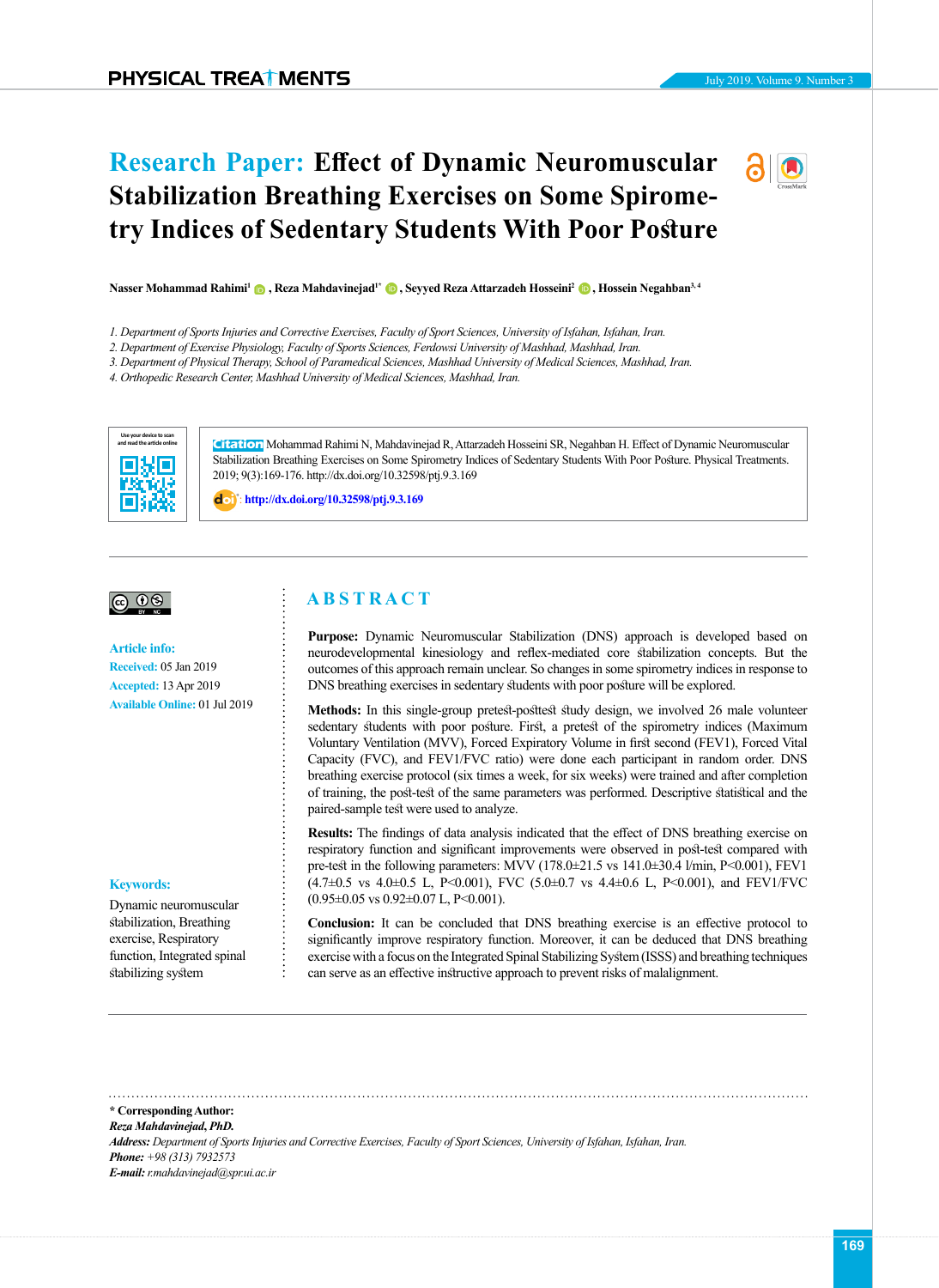# **Highlights**

**T**

• The outcomes showed that the DNS breathing exercises based on developmental postural-locomotion models that utilized to stimulate ideal muscle coordination and define breathing stereotype significantly improved respiratory function.

## **Plain Language Summary**

To improve the respiratory function of sedentary people with poor posture, researchers regularly investigate innovative and effective exercise methods and approaches. Also, when the breathing program frequently performed under numerous positions continuously, the respiratory training will be practical and becomes a choice program that this research is presenting one of the new procedures.

## **1. Introduction**

he contemporary sedentary lifestyle leads to increased functional disorders of the musculoskeletal system and poor posture [1]. Since the posture describes the mechanical impact of the sense of movement, as well as the balance and coordination of

the musculoskeletal system  $[2]$ , any blemish in the alignment can alter the function of numerous segments or specific organs as well [3]. So that even localized and temporary postural defects also have a significant influence on spirometry parameters [\[4\].](#page-6-1)

Researchers reported that thoracic hyper kyphosis and malalignment of the chest significantly impaired the mechanics of the respiratory system, dwindle lung volumes [\[5\],](#page-6-2) and alter the motor control strategy [\[6\]](#page-6-3). Additionally, respiratory malfunction that results from movement impairment of the rib cage and thoracic alignment [\[5\],](#page-6-2) affects the mechanical efficiency of the respiratory muscles. Consequently, reduces the activation of these muscles especially the capability of diaphragm force generation [\[5\].](#page-6-2) Dimitriadis et al. (2013) reported that weakness of the flexor and extensor neck muscles and the upper back extensor muscles have negative effects on the inspiratory capability [\[7\]](#page-6-4).

Recently, due to non-ergonomic working and studying conditions, sedentary lifestyles, and emotional and nervous tension in contemporary modern life and strongly linked with spinal impairment [8], having plans for the prevention of spinal alignment and respiratory function disorders should be regarded. Therefore, recognizing factors and actions to improve diaphragmatic efficiency is crucial. Multiple studies have shown that correct postural alignment is one of the most critical factors for optimal respiratory function  $[3, 4, 9]$ . Even temporary

and rather minor postural disturbances have a significant impact on breathing function  $\lceil 3 \rceil$ . Also the function of the main respiratory muscle  $-$  the diaphragm is limited by abnormal posture, resulting in increased thoracic breathing pattern [\[10\]](#page-6-6). Scientific literature shows the effect of different core exercises [\[11\]](#page-6-7), motor control exercises of the lumbar-pelvic region  $[12]$  and deep muscle training [3] on respiratory parameters and abdominal strength, improved respiratory function and the quality of posture and breathing, respectively. But, the initial alignment and motor function of the thorax is essential for physiologically balanced breathing and postural function [\[13\]](#page-6-9). Also, the mechanical action of the diaphragm and respiratory advantage depends on its relationship and anatomical alignment with the rib cage  $[14]$  that is not considered in previous studies.

Optimal trunk stabilization forms a cornerstone for all training programs  $[15]$ . It is critical to correct postural defects, restore the mobility of costovertebral joints, and to mobilize the intercostal tissue, and trunk fascia in breathing disorders treatment [\[16\].](#page-6-12) Stabilization and breathing patterns are closely interconnected, since breathing muscles serve as stabilizers and vice versa. Therefore it is convenient to train respiratorypostural function in integration and in various positions [\[16\].](#page-6-12) Dynamic Neuromuscular Stabilization (DNS) approach that is assessment and treatment approach based on developmental kinesiology models [15, [17,](#page-6-13) [18\]](#page-6-14) may serve such purpose.

The supported joints and all segments are brought into a functionally central position, at training precise muscle coordination by locating the subjects into different developmental positions is one of the most fundamental purposes of the DNS approach. Moreover, the combination of spinal stabilization and breathing pattern during daily activities is regarded [\[12,](#page-6-8) [13\]](#page-6-9).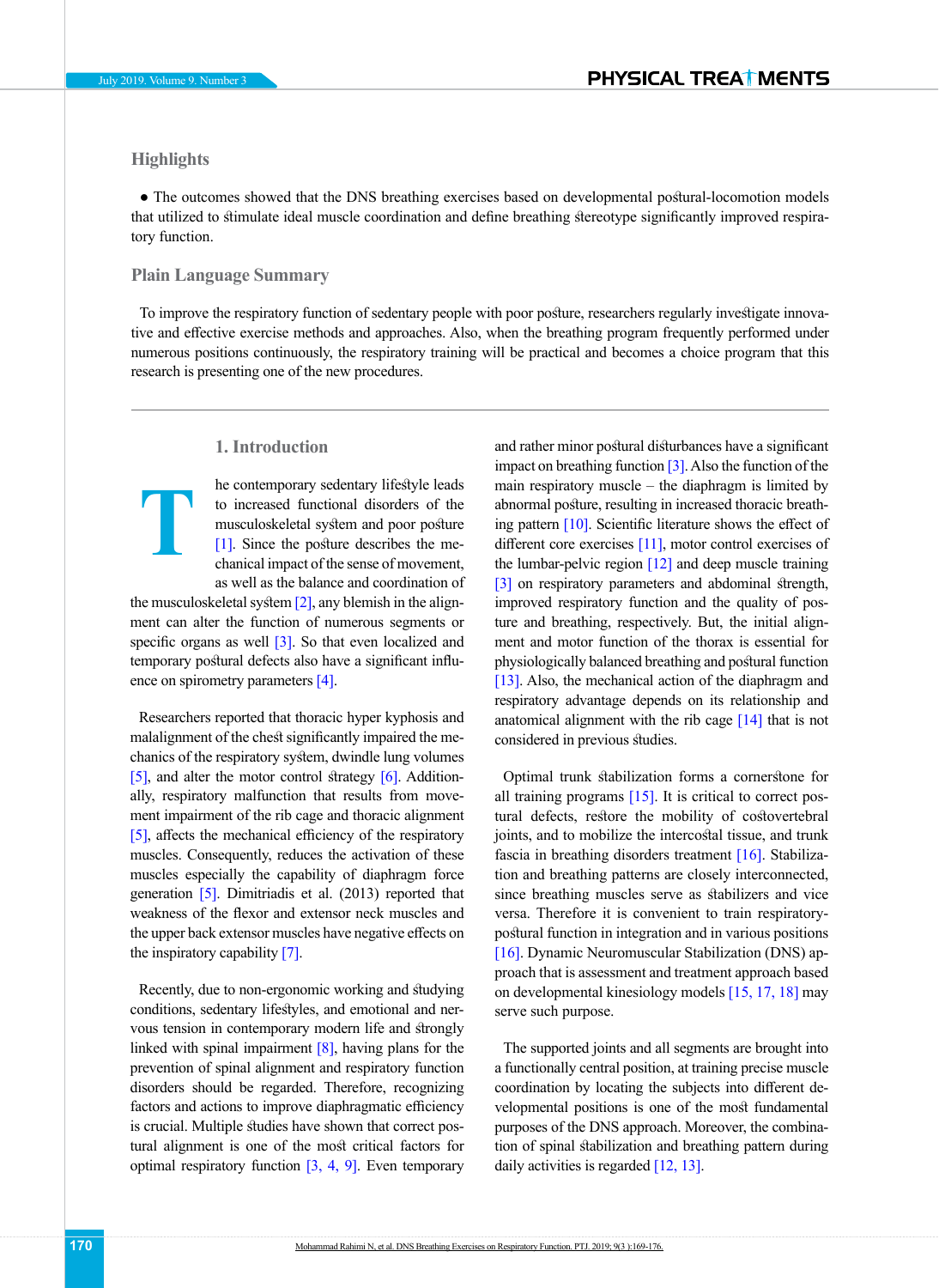If the breathing pattern is abnormal, then there will be no normal pattern of movement [\[14\].](#page-6-10) So taking part in rehabilitation schedules that affect respiratory muscles is crucial for the sedentary persons, notably those with poor posture, to deal with these postural, muscular and respiratory alterations. The aim of DNS breathing exercise - as a prerequisite for an integrated correction program - is to achieve the improvement of respiration and the coordination of local and global muscle complexes. Hence, this study was to evaluate the change in respiratory function in response to DNS breathing exercises in sedentary students with poor posture.

## **2. Materials and Methods**

This single-group pretest-posttest study design was carried out on twenty-six poor posture sedentary male students (age:  $20.6 \pm 1.2$  years; weight:  $70.9 \pm 1.7$  Kg; height  $178.6 \pm 4.6$  cm, and BMI:  $22.1 \pm 3.2$  kg/m<sup>2</sup>. Before the start of the study, all participants signed an informed consent form and they could give up the study at any time.

Inclusion criteria were consisted of: male gender, aged between 19-23 years old, BMI between 19-25 kg/ m<sup>2</sup> . being non-smoker and poor posture score between 11-15 points [\[15\]](#page-6-11).

The distinct initial screening was according to the standardized method  $[15]$ . This practical method utilizes the following division of body posture: I. Perfect, II. Good, III. Poor and IV. Bad. This method was used as an inclusion criterion for the research. Postural alignment was evaluated by a qualified examiner and was visually done. The participant was examined in the habitual, relaxed posture that is usually adopted. Often, it takes some time for the participant to adopt the usual posture because of tenseness, uneasiness, or uncertainty. To limit individuals adjusting their position during evaluation, participants were said "You will be standing when the assessment is conducted; try to stand naturally. How do you feel now?"

In the standing positions in sagittal left view, the assessment is the same as the observation for head to pelvic scanning (head and neck posture, shoulder, chest, spin, pelvic) examinations each posture quality levels have five postural parts and is given point from  $1-4$  [\[15\].](#page-6-11) So a low score points out better body segment alignment. In this way, the classification of participants was based on the classification of postures including: Perfect posture (5 points), Good (almost perfect) posture (6-10 points), Poor posture (11-15 points), Bad posture (16 -20 points).

Therefore, the students who have scored points 11-15 (poor posture) selected as subjects [\[15\].](#page-6-11)

The assessment was visually performed by a qualified examiner between 8:00 am to 12:00 pm, which we believed would minimize the influences of natural intraindividual postural changes that may occur during the day  $[16]$ .

Exclusion criteria were including deformity of the chest, having background diseases (respiratory, neurologic, neuromuscular and cardiovascular), vestibular defects, former cardiac or thoracic surgery, and spinal postural alignment or upper and lower limb pathologies.

A standard survey was utilized to determine the activity level of volunteers. The survey, alike to the Persian translation of the Tegner activity scale, is scored from a high of 10 (competitive sports) to a low of 1 (sedentary) [\[17\]](#page-6-13). All participants were the sedentary level. The Persian-version of these instruments has acceptable psychometric properties for Iranian patients [\[18\].](#page-6-14)

## **Respiratory function test**

Before and after the training program, respiratory function was assessed via spirometry tests (Quark-Pulmonary, made in Italia). The parameters evaluated were Maximum Voluntary Ventilation (MVV), Forced Expiratory Volume in the first second (FEV1), Forced Vital Capacity (FVC), and FEV1/FVC, in standing position based on American Thoracic Society (ATS) and the European Respiratory Society (ERS) [\[19\].](#page-6-15)

## **Intervention**

The DNS breathing exercises performed six sessions a week (3 sessions of supervised exercise and 3 sessions of home-based exercise) for 6 weeks. First of all, Verbal signs, manual guide and visual feedback were given during the intervention to participants learned how to adjust the pelvis, spine, ribcage, scapula alignment and abdominal wall shape in various positions [\[20,](#page-6-16) [21\].](#page-6-17) Moreover, to motivate the participants to take part in practice sessions regularly, they were taught how the repetition of impaired movements, poor posture and sustained alignments may affect neuromusculoskeletal health. In the first week, all participants have personally trained the breathing exercise program (3 patterns).

Another week (2-6), the developmental stabilization patterns of a healthy infant based on the DNS approach done each exercise session per week [\(Table 1\)](#page-3-0). Inhala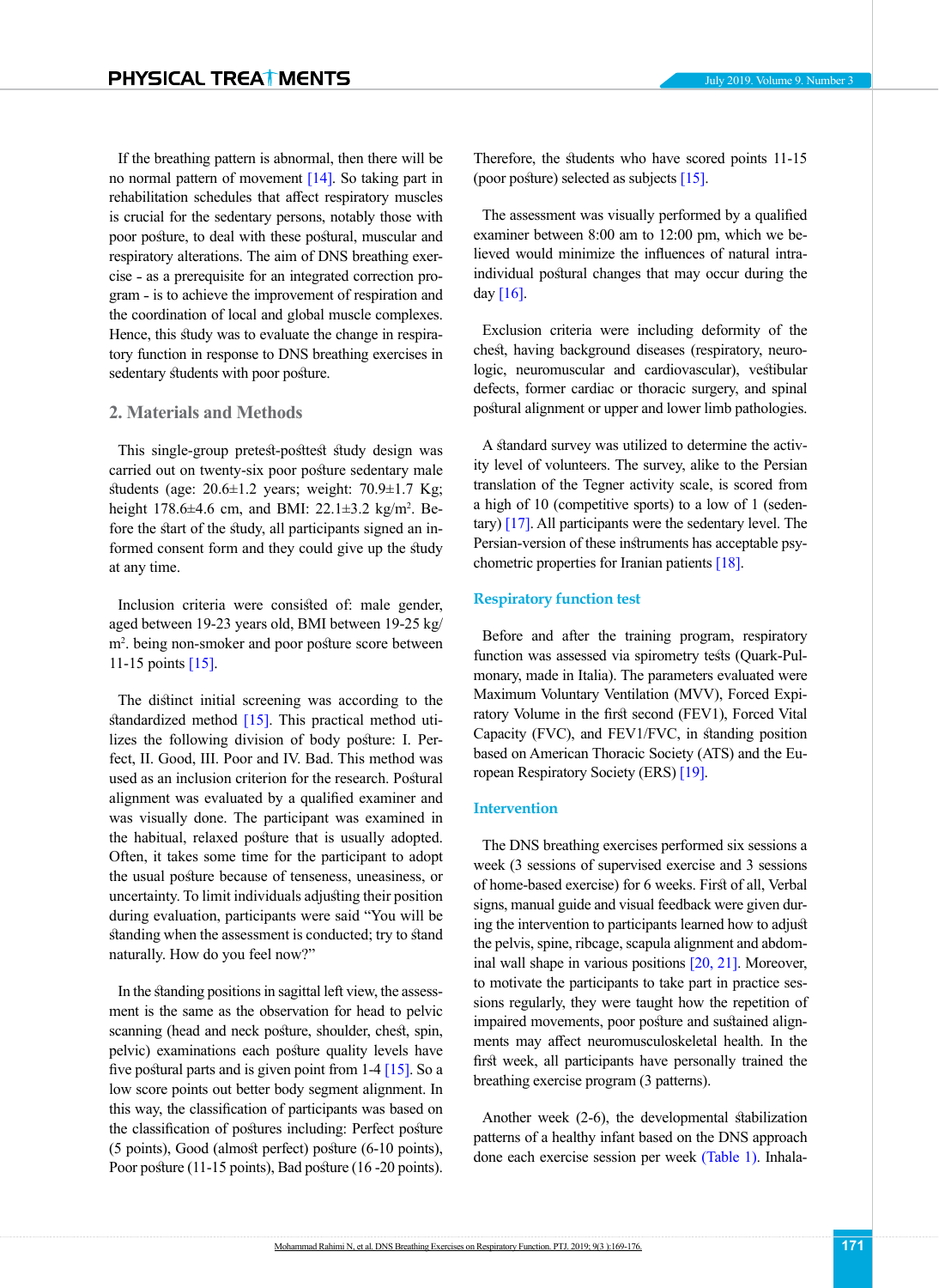tion and exhalation were done respectively through the nose and the mouth. Also, during the breathing, the diaphragm falls into the abdominal cavity during the inhalation, the ribs rise and move laterally, expand the transverse dimensions of the thorax [\[20,](#page-6-16) 22-[24\]](#page-6-18). The same DNS breathing exercise program was performed with participants at home. A book and a laminated card describing these exercises were given to the participants and encouraged to perform them daily at home. The compliance was reported by participants, daily.

Exercise intensity based on developmental positions automatically proper activation stereotype of stabilization and breathing of natural postural-locomotion patterns as defined by developmental kinesiology. This aim can be achieved via the activation of the stabilizers when placing the participants in developmental positions of an infant at third three months of developmental age to 13 months, as performed in this study [\[20,](#page-6-16) 22-[25\]](#page-6-19). The protocol is implemented under the supervision of a trainer. The participants performed the exercises and the trainer corrected the performance if necessary. Besides, the participants represented their consent not to attend other courses or physical activities.

The statistical analysis was performed with statistical software namely SPSS version 16.0 (SPSS, Chicago, Illinois). All parameter outcomes were evaluated for each participant and then mean and standard deviation (Mean±SD) were computed by descriptive statistics test in pre and post session. Kolmogorov-Smirnov tests were utilized to examine the normality distribution. So to compare the mean between pre and posttest data, pairedsample t-test was used. Moreover, percentage change

<span id="page-3-0"></span>**Table 1.** DNS breathing exercise protocol

| <b>Week and Session</b>                            | <b>Exercise Description</b>                                                                                                                                                              | Set                              |  |
|----------------------------------------------------|------------------------------------------------------------------------------------------------------------------------------------------------------------------------------------------|----------------------------------|--|
| Week 1<br>Session 1-6                              | Supine breathing exercise                                                                                                                                                                |                                  |  |
|                                                    | Prone breathing exercise                                                                                                                                                                 |                                  |  |
|                                                    | breathing exercise 90/90                                                                                                                                                                 |                                  |  |
| Week 2<br>Session 7-12                             | Prone position: elbow support (3 months old position)                                                                                                                                    |                                  |  |
|                                                    | Supine position 90/90: arm outside the body (3 months old position)                                                                                                                      |                                  |  |
|                                                    | Supine position 90/90: hand on the abdomen (4 months old position)                                                                                                                       |                                  |  |
|                                                    | Creeping position (one hip and knee in flexion): elbow support, ASIS and medial epicon-                                                                                                  |                                  |  |
|                                                    | dyle of the opposite knee (4.5 months old position)                                                                                                                                      | Set $1$ :                        |  |
| Week 3<br>Session 13-18                            | Rolling pattern (ipsilateral) position (5 months old position)                                                                                                                           | 10 repetitions                   |  |
|                                                    | Supine position 90/90: hand on the knee (5 months old position)<br>Prone position: hand and knee support (elbow is extension) (6 months old position)                                    | 1 second inhale: 2 second exhale |  |
|                                                    | Supine position (hip and knee in 45-degree flexion): hand on the foot (6 months old position)                                                                                            | 60-90 second rest period         |  |
| Week 4<br>Session 19-24<br>Week 5<br>Session 25-30 | Quadruped position (the angle between trunk and hip is 120 degree) (7 months old position)                                                                                               | Set 2:                           |  |
|                                                    |                                                                                                                                                                                          | 15 repetitions                   |  |
|                                                    | Quadruped position (the angle between trunk and hip is 90 degree) (7 months old position)<br>Oblique sit position (side plank) with arm and lateral knee support (7 months old position) | 2 second inhale: 4 second exhale |  |
|                                                    | oblique-sitting position with hand support(elbow is extended)(8 months old position)                                                                                                     | 60-90 second rest period         |  |
|                                                    |                                                                                                                                                                                          | Set 3:                           |  |
|                                                    | Crawling position (9 months old position)<br>Sitting position (Keep the spine upright and elongated) (10 months old position)                                                            | 20 repetitions                   |  |
|                                                    | Side-lying (side plank) with hand, lateral knee and opposite foot support (10 months old position)                                                                                       | 3 second inhale: 6 second exhale |  |
|                                                    | Raising position (Keep the spine forward and elongated and one leg kneeling) (11 months old<br>position)                                                                                 | 120-150 second rest period       |  |
| Week 6<br>Session 31-36                            | High kneeling" position (Keep the spine upright and elongated and one leg kneeling) (11                                                                                                  |                                  |  |
|                                                    | months old position)                                                                                                                                                                     |                                  |  |
|                                                    | Bear position (12 months old position)                                                                                                                                                   |                                  |  |
|                                                    | Squat position (12 months old position)                                                                                                                                                  |                                  |  |
|                                                    | Standing position (initial standing position) (13 months old position)                                                                                                                   |                                  |  |
|                                                    |                                                                                                                                                                                          | PHYSICAL TREAT MENTS             |  |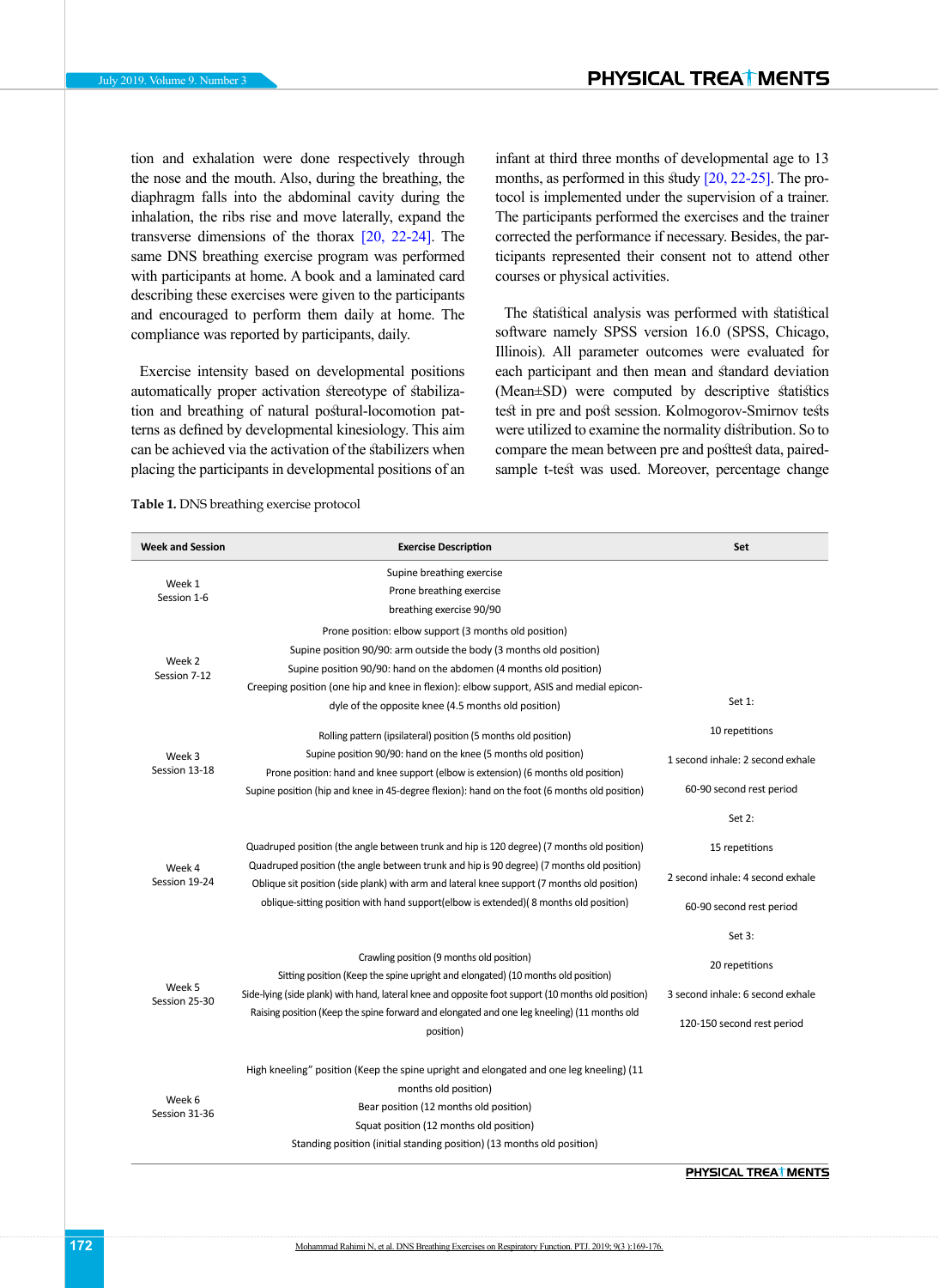was calculated as ((posttest-pretest)/pretest)  $\times$  100) and the effect size computed with G Power 3.1 software [\[26\]](#page-6-20). The significance level was established at P<0.05.

## **3. Results**

According to the findings of study [\(Table 2\),](#page-4-0) after 6-week there was a significant difference between the mean of the pre- and post-test of spirometry parameters including MVV, FEV1, FVC, and FEV1/FVC ratio.

## **4. Discussion**

According to the results of this study, six weeks of DNS breathing exercises as a non-invasive method with emphasis on the integrated spinal stabilizing system (ISSS) [22, [27\],](#page-6-21) precise muscle timing and coordination to have movement efficiency and breathing technique [\[12,](#page-6-8) [20,](#page-6-16) 22] shown statistically and clinically significant improvement in the spirometry values (MVV, FVC, FEV1, FEV1/FVC ratio).

Among respiratory maneuvers, MVV is more likely to be considered as a dynamic ventilation test because the reduction of MVV in neuromuscular and cardiovascular diseases, as well as those suffering from airway stenosis, is obvious. The increase in MVV from 141±30.48 to 178±21.53 (26.24% increased, P<0.001) was statistically and clinically significant. Similar results were reported in Bezzoli et al. (2016) who examined the effect of lumbo-pelvic motor control exercises on pulmonary function in obese individuals [\[28\]](#page-7-0). Increasing MVV is associated with low airway resistance and enhanced respiratory muscle strength and coordinatio[n \[29\].](#page-7-1) However, the present study indicates probably developed respiratory muscle strength and coordination and better oxygen availability lead to increase the MVV.

The incremental changes in the two factors of FVC, FEV1 were 12.61% and 16/42%, respectively. In addition, the effect size of the exercises in two factors was 0.81 and 1.11, indicating a change of approximately four-fifths the baseline standard deviation considered as large [\[30\]](#page-7-2). These changes can be related to neuromuscular coordination and the more activity and desirable of the diaphragm muscle as the main respiratory muscle that plays a stability role as well as other respiratory

Positive effects in the FVC may also show alterations in lung compliance [\[33\]](#page-7-5). Malatova and Drevikovska (2009) demonstrated that weakness and poor coordination of the diaphragm may lead to lumbar instability and impairment of its movement patterns. Conversely, loss of lumbar region stability due to poor posture and improper direction has a negative effect on the function and efficiency of respiration [\[34\].](#page-7-6)

muscles [\[31,](#page-7-3) [32\].](#page-7-4)

The results were consistent with the findings of Bezzoli et al. (2016) that examined the effects of pelvic lung motor control exercises on pulmonary function in obese people [\[28\]](#page-7-0). Joshi et al. (1992) and Dinesh et al. (2018) also found that pranayama exercises improve respiratory function by increasing FEV and FEV1 [\[31,](#page-7-3) [35\]](#page-7-7). Sivakumar et al. (2011) also investigated the effect of deep interpretation exercises on lung function, which was con-sistent with the results of the present study (FVC) [\[33\].](#page-7-5) Moreover, similar and comparable results have been reported by Obayashi and colleagues (2012) that confirms the effect of breathing muscle exercise on ameliorating respiratory function [\[36\]](#page-7-8). FVC and FEV1, are included of the most critical pulmonary function maneuvers.

An obstruction in the respiratory airways or weakness and imbalance between the respiratory muscles (diaphragm, intercostal muscles, and abdominal muscles)

| <b>Parameters</b> | <b>Means</b> ±SD     |                 | Changes (%) | ES   | $P*$    |  |
|-------------------|----------------------|-----------------|-------------|------|---------|--|
|                   | Pre-test             | Post-test       |             |      |         |  |
| MVV (L/min)       | 141.0±30.4           | 178.0±21.5      | 26.2        | 1.32 | < 0.001 |  |
| FEV1(L)           | $4.0 \pm 0.5$        | $4.7 \pm 0.5$   | 16.4        | 1.11 | < 0.001 |  |
| FVC(L)            | $4.4 \pm 0.6$        | $5.0 + 0.7$     | 12.6        | 0.81 | < 0.001 |  |
| FEV1/FVC (L)      | $0.92 \pm 0.07$      | $0.95 \pm 0.05$ | 3.2         | 0.49 | < 0.001 |  |
|                   | PHYSICAL TREAT MENTS |                 |             |      |         |  |

#### <span id="page-4-0"></span>**Table 2.** The changes of parameters from baseline to 6 weeks

MVV: Maximum Voluntary Ventilation; FEV1: Forced Expiratory Volume in first second; FVC: Forced Vital Capacity \* P<0.001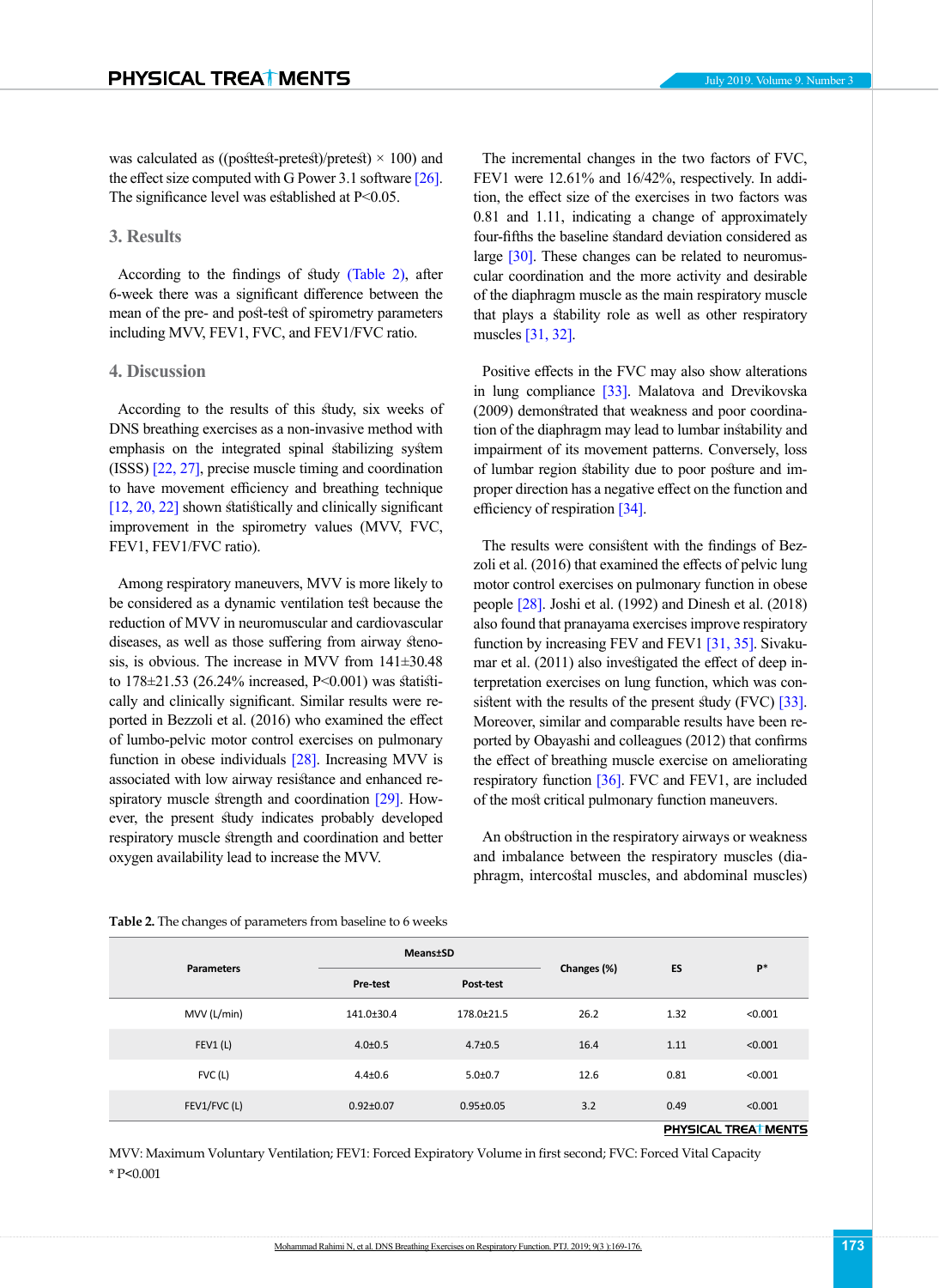alter the values of FVC and FEV1. The lumbar-pelvic deep cylinder including the diaphragm, transverse abdominal, and pelvic floor muscles, modulate the intraabdominal pressure regarded as an important requirement to provide stability and respiration. Abdominal tension also rais es the diaphragm inspiration performance on the ribs through two components Insertional and oppositional force [37].

Increased residual volume is a result of expiratory muscle deficiency, as well as neuromuscular insufficiency, along with diminished lung elasticity and limited FVC levels [\[32\].](#page-7-4) Before participating in the DNS breathing exercises program the mean FEV1/FVC ratio was reported 0.92 liters, which indicates the optimal ventilation function of the participants  $[32]$ . However, the incremental changes in this ratio after the exercise period increased by 26.3% and the effect size of 0.49 (average effect size) was statistically significant (P<0.05).

These results were consistent with the findings of Bezzoli et al. (2016), Kondam et al. (2015), Kumar et al.  $(2018)$   $[28, 38, 39]$  $[28, 38, 39]$  $[28, 38, 39]$  $[28, 38, 39]$  $[28, 38, 39]$ . Bezzoli et al., Who performed the effects of moto r control exercises on the respiratory function of the lumbar muscles, as one of the defective factors in sedentary and obese people, reported significant enhancement of respiratory function factors in the experimental group [\[28\]](#page-7-0). Motor control exercises can be significantly used as a strategy that uses the central nervous syste m to control and coordinate the muscle contraction of all muscle groups involved  $[40]$ . This process is dependent on sensory systems and motor components, including muscles, ligaments, joints, and fascias, as well as neuro-cognitive processes [\[28\].](#page-7-0) Kondam et al. Confirmed the effect of pranayama exercises on the FEV1/FVC ratio by examining the effect of yoga exercises (pranayama and suryanamaskar) on the pulmonary function of a young person in a 6-month period  $\sqrt{38}$ . In addition, the Kumar et al. study, which was performed on 55 medical students, showed a significant effect of yoga exercises on pulmonary function [\[39\]](#page-7-10). This seems to be achieved by increasing and improving the maximum expiratory pressure that results from the upgraded strength of expiratory muscles. Moreover, in the second stage ameliorating these factors can be as a result of promoting the coordination of respiratory muscles and the alignment of the spine and chest. The normal and neutral position of the spine facilitates the function of exhaled muscles (transverse abdomen, intercostal muscles, pelvic floor muscles, and external oblique).

DNS is a functional approach view that integrates brain stimulation with manipulation, mobilization, postural a w areness, breathing training and education to achieve optimal, global body function [\[33,](#page-7-5) [34\]](#page-7-6). Moreover, c a n be regarded as a "neutral" and "optimal" alignment of the head and neck, spinal, thorax, and pelvis and strongly recommends that a healthy sensorimotor syst em is required to design an optimal function that sets the joints in centration  $[22, 23]$  $[22, 23]$ . The outcome of joint centration is minimal mechanical stress on relevant passive tissues and dwindles the over activation of superficial muscles [22].

The protocol also discusses the spirometric values. To educate the participants about the integration of a proper pattern of breathing and alignment within the daily living activities is one of the main goals of DNS breathing exercises. Our study proves confident respiratory results can be taken by appointing DNS breathing exercises. It is suggested that clinically it is crucial to regard DNS breathing exercises based on ideal ontogenetic patterns may be utilized to accomplish optimal for student's subjects especially when the improvement influence is proposing to develop with weakened respiratory function.

## **Ethical Considerations**

## **Compliance with ethical guidelines**

Permiss ion was taken from the Ethics Committee of the Isfahan University, Isfahan, Iran (Code: IR.UI. REC.139 8.006), and was carried out according to the Helsinki Protocol.

## **Funding**

This work was financially supported by Isfahan University.

#### **Authors' contributions**

All authors contributed in designing, running, and writing all parts of the research.

#### **Conflict of interest**

The authors declared no conflict of interest.

#### **Acknowledgments**

Authors wish to thank Isfahan University for financial support (Ph.D thesis grant). Also, we thank the participants in the study.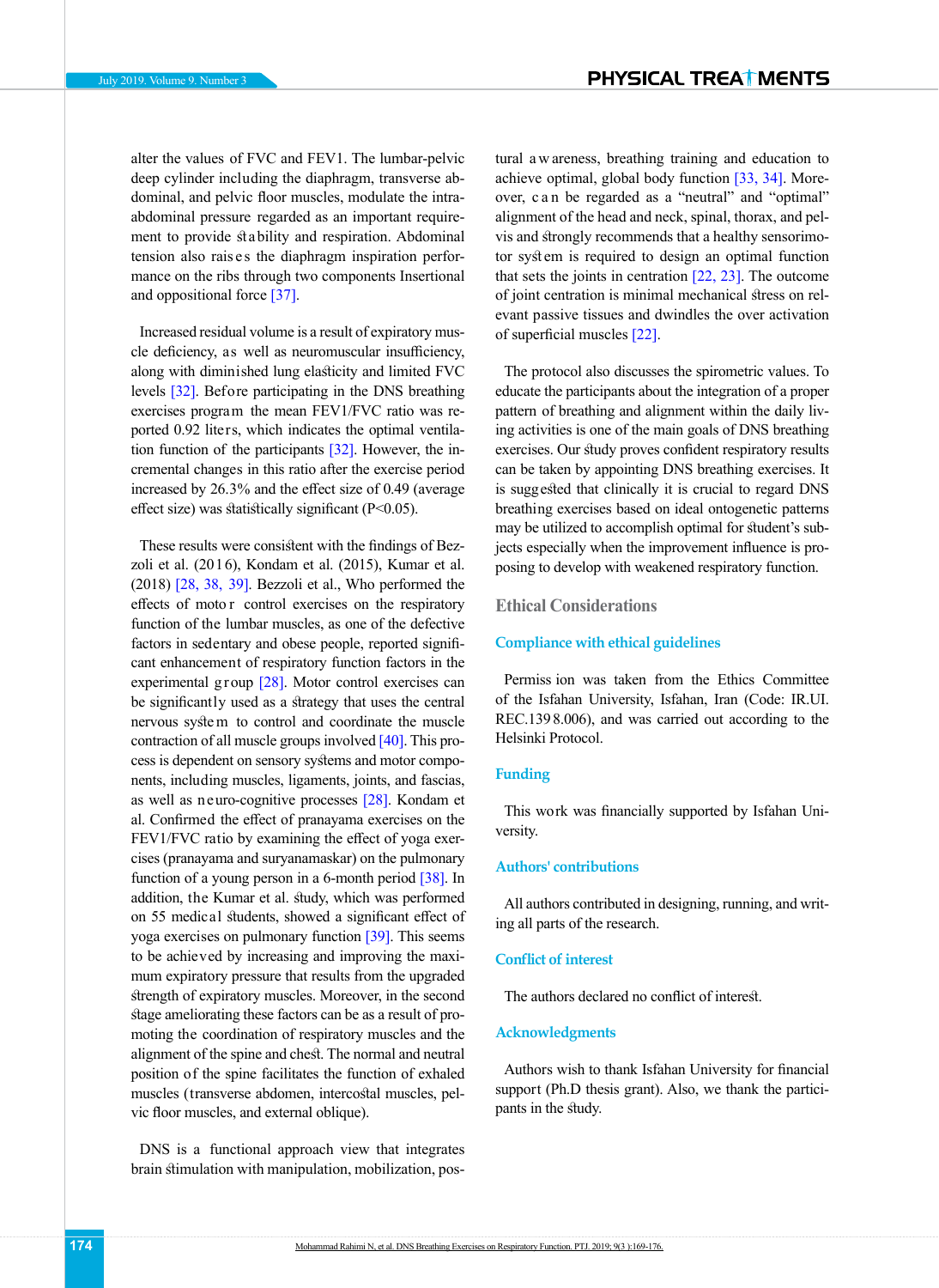#### **References**

- [1] Novotná NB, Slováková M. The current problem of school children-lack of physical activity. European Researcher. 2016; 3(4):231-8. [[DOI:10.13187/er.2016.105.231](https://elibrary.ru/item.asp?id=26190505)]
- <span id="page-6-0"></span>[2] Latalski M, Bylina J, Fatyga M, Repko M, Filipovic M, Jarosz MJ, Borowicz KB, Matuszewski L, Trzpis T, et al. Risk factors of postural defects in children at school age. Annals of Agricultural and Environmental Medicine. 2013; 20(3):583-7.
- [3] Szczygieł E, Blaut J, Zielonka-Pycka K, Tomaszewski K, Golec J, Czechowska D, et al. The impact of deep muscle training on the quality of posture and breathing. Journal of Motor Behavior. 2018; 50(2):219-27. [\[DOI:10.1080/00222895.](https://doi.org/10.1080/00222895.2017.1327413) [2017.1327413](https://doi.org/10.1080/00222895.2017.1327413)] [\[PMID\]](https://www.ncbi.nlm.nih.gov/pubmed/28820662)
- <span id="page-6-1"></span>[4] Pawlicka-Lisowska A, Motylewski S, Lisowski J, Michalak K, Poziomska-Piatkowska E. Faulty posture and selected respiratory indicators. Polski Merkuriusz Lekarski. 2013; 35(206):67-71. [\[PMID\]](https://europepmc.org/abstract/med/24052983)
- <span id="page-6-2"></span>[5] Dajah S Al, Muthusamy H. Effects of back and respiratory muscle exercises on posture and respiratory function in elderly patients with osteoporosis. International Journal of Therapy and Rehabilitation. 2015; 22(5):233-7. [[DOI:10.12968/ijtr.2015.22.5.233\]](https://doi.org/10.12968/ijtr.2015.22.5.233)
- <span id="page-6-3"></span>[6] Bradley H, Esformes JD. Breathing pattern disorders and functional movement. International Journal of Sports Physical Therapy. 2014; 9(1):28-39. [\[PMID\]](https://www.ncbi.nlm.nih.gov/pmc/articles/PMC3924606/) [[PMCID\]](https://www.ncbi.nlm.nih.gov/pmc/articles/PMC3924606/)
- <span id="page-6-4"></span>[7] Dimitriadis Z, Kapreli E, Strimpakos N OJ. Respiratory weakness in patients with chronic neck pain. Manual Therapy. 2013; 18(3):248-53. [[DOI:10.1016/j.math.2012.10.014](https://doi.org/10.1016/j.math.2012.10.014)] [[PMID](https://www.ncbi.nlm.nih.gov/pubmed/23199797)]
- [8] O'Sullivan PB, Dankaerts W, Burnett AF, Farrell GT, Jefford E, Naylor CS, et al. Effect of different upright sitting postures on spinal-pelvic curvature and trunk muscle activation in a pain-free population. Spine. 2006; 31(19):707-12. [[DOI:10.1097/01.brs.0000234735.98075.50](https://doi.org/10.1097/01.brs.0000234735.98075.50)] [\[PMID\]](https://www.ncbi.nlm.nih.gov/pubmed/16946644)
- <span id="page-6-5"></span>[9] Kim MS, Cha YJ, Choi JD. Correlation between forward head posture, respiratory functions, and respiratory accessory muscles in young adults. Journal of Back and Musculoskeletal Rehabilitation. 2017; 30(4):711-5. [\[DOI:10.3233/](https://doi.org/10.3233/BMR-140253) [BMR-140253\]](https://doi.org/10.3233/BMR-140253) [[PMID](https://www.ncbi.nlm.nih.gov/pubmed/28453447)]
- <span id="page-6-6"></span>[10] Hodges PW, Heijnen I, Gandevia SC. Postural activity of the diaphragm is reduced in humans when respiratory demand increases. The Journal of Physiology. 2001; 537(3):999- 1008. [[DOI:10.1113/jphysiol.2001.012648\]](https://doi.org/10.1113/jphysiol.2001.012648) [[PMID](https://www.ncbi.nlm.nih.gov/pubmed/11744772)] [\[PMCID](http://www.ncbi.nlm.nih.gov/pmc/articles/PMC2278995)]
- <span id="page-6-7"></span>[11] Cavaggioni L, Ongaro L, Zannin E, Iaia FM, Alberti G. Effects of different core exercises on respiratory parameters and abdominal strength. The Journal of Physical Therapy Science. 2015; 27(10):3249-53. [\[DOI:10.1589/jpts.27.3249](https://doi.org/10.1589/jpts.27.3249)] [[PMID](https://www.ncbi.nlm.nih.gov/pubmed/26644685)] [\[PMCID](http://www.ncbi.nlm.nih.gov/pmc/articles/PMC4668176)]
- <span id="page-6-8"></span>[12] Bezzoli E, Andreotti D, Pianta L, Mascheroni M, Piccinno L, Puricelli L, et al. Motor control exercises of the lumbarpelvic region improve respiratory function in obese men. A pilot study. Disability and Rehabilitation. 2018; 40(2):152-8. [[DOI:10.1016/j.math.2016.05.131\]](https://doi.org/10.1016/j.math.2016.05.131)
- <span id="page-6-9"></span>[13] Chaitow L, Gilbert C, Morrison D. Recognizing and treating breathing disorders e-book: a multidisciplinary approach. Edinburgh: Elsevier Health Sciences; 2014.
- <span id="page-6-10"></span>[14] [Mead](https://www.atsjournals.org/author/Mead%2C+Jere) J. Functional significance of the area of apposition of diaphragm to rib cage. American Review of Respiratory Disease. 1979; 119(2p2):31-2.
- <span id="page-6-11"></span>[15] Frank C, Kobesova A, Kolar P. Dynamic neuromuscular stabilization & sports rehabilitation. International Journal of Sports Physical Therapy. 2013; 8(1):62-73. [\[PMID\]](https://www.ncbi.nlm.nih.gov/pmc/articles/PMC3578435/) [[PMCID\]](https://www.ncbi.nlm.nih.gov/pmc/articles/PMC3578435/)
- <span id="page-6-12"></span>[16] Page P, Frank C, Lardner R. Assessment and treatment of muscle imbalance: The Janda approach. Journal of Orthopedic & Sports Physical Therapy. 2011; 41(10):799-800. [[PM-](https://www.ncbi.nlm.nih.gov/pmc/articles/PMC3364069/)[CID\]](https://www.ncbi.nlm.nih.gov/pmc/articles/PMC3364069/)
- <span id="page-6-13"></span>[17] Kobesova A, Kolar P. Developmental kinesiology: Three levels of motor control in the assessment and treatment of the motor system. Journal of Bodywork and Movement Therapies. 2014; 18(1):23-33. [[DOI:10.1016/j.jbmt.2013.04.002\]](https://doi.org/10.1016/j.jbmt.2013.04.002) [\[PMID\]](https://www.ncbi.nlm.nih.gov/pubmed/24411146)
- <span id="page-6-14"></span>[18] Kolar P, Sulc J, Kyncl M, Sanda J, Neuwirth J, Bokarius A V, et al. Stabilizing function of the diaphragm: dynamic MRI and synchronized spirometric assessment. Journal of Applied Physiology. 2010; 109(4):1064-71. [[DOI:10.1152/jappl](https://doi.org/10.1152/japplphysiol.01216.2009)[physiol.01216.2009](https://doi.org/10.1152/japplphysiol.01216.2009)] [\[PMID\]](https://www.ncbi.nlm.nih.gov/pubmed/20705944)
- <span id="page-6-15"></span>[19] Kolar P, Kobesova A. Postural-locomotion function in the diagnosis and treatment of movement disorders. Clinical Chiropractic. 2010; 1(13):58-68. [[DOI:10.1016/j.](https://doi.org/10.1016/j.clch.2010.02.063) [clch.2010.02.063](https://doi.org/10.1016/j.clch.2010.02.063)]
- <span id="page-6-16"></span>[20] Oh DS, Park SE. The effect of lumbar stabilization exercise on the pulmonary function of stroke patients. The Journal of Physical Therapy Science. 2016; 28(6):1896-900. [\[DOI:10.1589/jpts.28.1896](https://doi.org/10.1589/jpts.28.1896)] [\[PMID\]](https://www.ncbi.nlm.nih.gov/pubmed/27390442) [\[PMCID\]](http://www.ncbi.nlm.nih.gov/pmc/articles/PMC4932083)
- <span id="page-6-17"></span>[21] Lewit K. Relation of faulty respiration to posture, with clinical implications. The Journal of the American Osteopathic Association. 1980; 79(8):525-9. [\[PMID\]](https://www.ncbi.nlm.nih.gov/pubmed/7364597)
- [22] Bendíková E, Görner K, Paugshová B. Exercise programme for schoolgirl with poor posture. Journal of Education, Health and Sport. 2016; 6(13):54-64. [[DOI: 10.5281/zeno](https://pbn.nauka.gov.pl/sedno-webapp/works/777276)[do.232974\]](https://pbn.nauka.gov.pl/sedno-webapp/works/777276)
- <span id="page-6-22"></span>[23] Canales JZ, Fiquer JT, Campos RN, Soeiro-de-Souza MG, Moreno RA. Investigation of associations between recurrence of major depressive disorder and spinal posture alignment: A quantitative cross-sectional study. Gait & Posture. 2017; 52:258-64. [[DOI:10.1016/j.gaitpost.2016.12.011\]](https://doi.org/10.1016/j.gaitpost.2016.12.011) [\[PMID\]](https://www.ncbi.nlm.nih.gov/pubmed/27987469)
- <span id="page-6-18"></span>[24] Kiesel K, Rhodes T, Mueller J, Waninger A, Butler R. Development of a screening protocol to identify individuals with dysfunctional breathing. International Journal of Sports Physical Therapy. 2017; 12(5):774-86. [\[DOI:10.26603/](https://doi.org/10.26603/ijspt20170774) [ijspt20170774\]](https://doi.org/10.26603/ijspt20170774) [[PMID](https://www.ncbi.nlm.nih.gov/pubmed/29181255)] [\[PMCID](http://www.ncbi.nlm.nih.gov/pmc/articles/PMC5685417)]
- <span id="page-6-19"></span>[25] Negahban H, Mostafaee N, Sohani SM, Mazaheri M, Goharpey S, Salavati M, et al. Reliability and validity of the Tegner and Marx activity rating scales in Iranian patients with anterior cruciate ligament injury. Disability and Rehabilitation. 2011; 33(22-23):2305-10. [[DOI:10.3109/09638288.2011.5](https://doi.org/10.3109/09638288.2011.570409) [70409\]](https://doi.org/10.3109/09638288.2011.570409) [[PMID](https://www.ncbi.nlm.nih.gov/pubmed/21491968)]
- <span id="page-6-20"></span>[26] Miller MR, Hankinson J, Brusasco V, Burgos F, Casaburi R, Coates A, et al. Standardisation of spirometry. European Respiratory Journal. 2005; 26(2):319-38. [\[DOI:10.1183/09031](https://doi.org/10.1183/09031936.05.00034805) [936.05.00034805](https://doi.org/10.1183/09031936.05.00034805)] [\[PMID\]](https://www.ncbi.nlm.nih.gov/pubmed/16055882)
- <span id="page-6-21"></span>[27] Lim YL, Lepsikova M, Singh DK. Effects of dynamic neuromuscular stabilization on lumbar flexion kinematics and